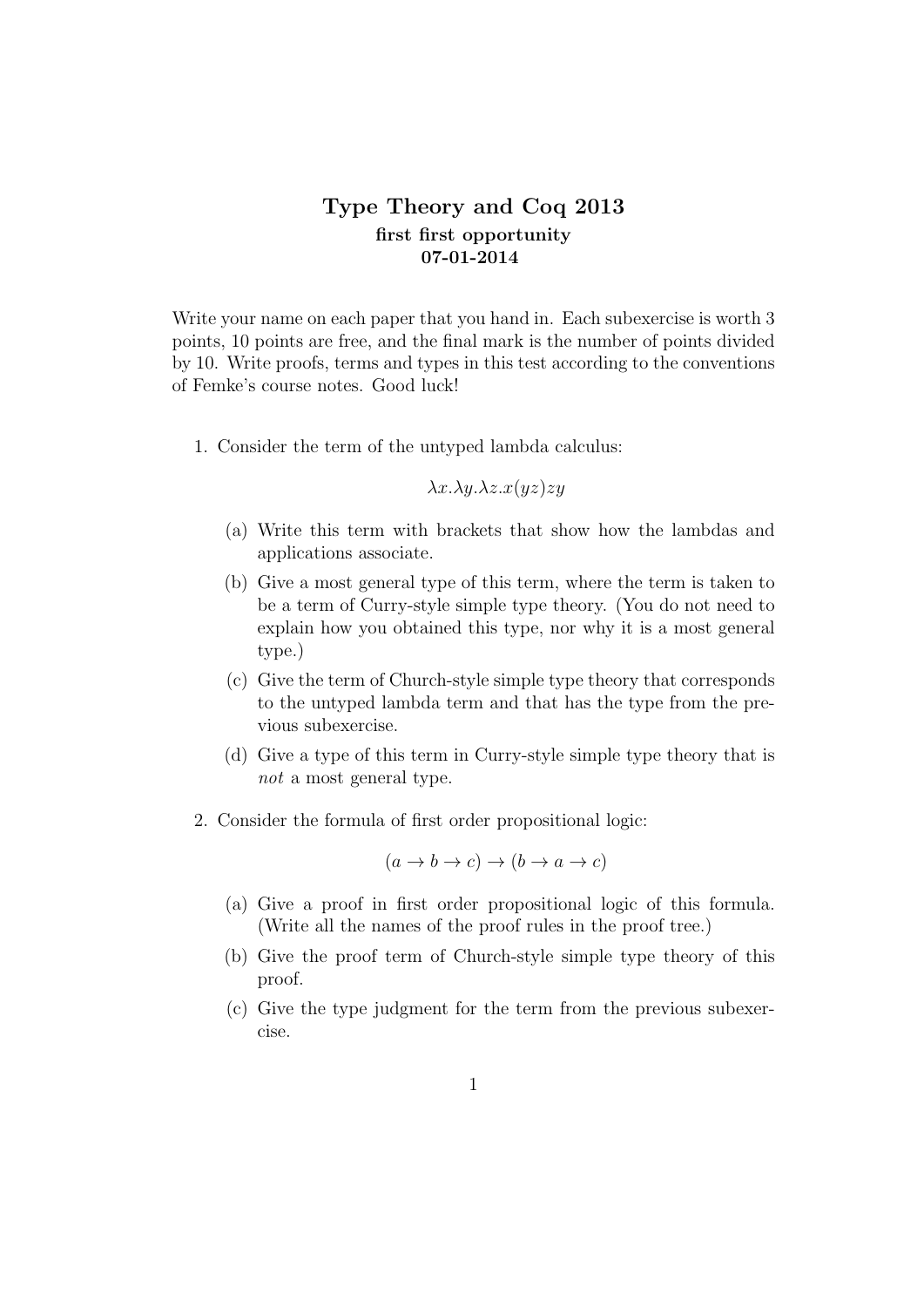- (d) Give a derivation of the type judgment from the previous subexercise. (You do not need to give names for the typing rules in the derivation tree, and you may use abbreviations for contexts.)
- 3. Consider the formula of first order predicate logic:

$$
(\forall x. R(x, c)) \rightarrow (\forall x. \exists y. R(x, y))
$$

Furthermore we have the *λC* context:

 $\Gamma_3 \equiv D : *$ *c* : *D ,*  $R$  :  $D \rightarrow D \rightarrow *$ , ex :  $\Pi A : * (A \to *) \to *$ ex\_intro :  $\Pi A : * \Pi P : (A \rightarrow *)$ .  $\Pi x : A P x \rightarrow e \times A P$ 

- (a) Give a proof in first order predicate logic of this formula. (Write all the names of the proof rules in the proof tree.)
- (b) Which of the rules in this proof has a variable condition, what is this condition, and why is it satisfied?
- (c) Give the type of  $\lambda C$  that corresponds to the formula in the context  $\Gamma_3$ . (Use the syntax for dependent products from Femke's course notes, i.e., written using  $\Pi$  and with explicit types.)
- (d) Give a  $\lambda C$  proof term for the type from the previous subexercise.
- (e) The type judgment for the term from the previous subexercise, which encodes a proof of first order predicate logic, is a judgment of *λC*. Is it also a judgment of *λP*?
- 4. Consider the term of *λC*:

 $ex_2 := \lambda A : * \lambda P : (A \rightarrow *)$ .  $\Pi Q : * ( \Pi x : A P x \rightarrow Q ) \rightarrow Q$ 

- (a) Give the type of  $ex_2$  in  $\lambda C$ . (See page 5 for the typing rules of  $\lambda C$ , in case you need those.)
- (b) Give a term of  $\lambda C$  that inhabits the following  $\lambda C$  type:

$$
\Pi A: \ast.\Pi P: (A \to \ast). \Pi x: A.Px \to \mathsf{ex}_2 A P
$$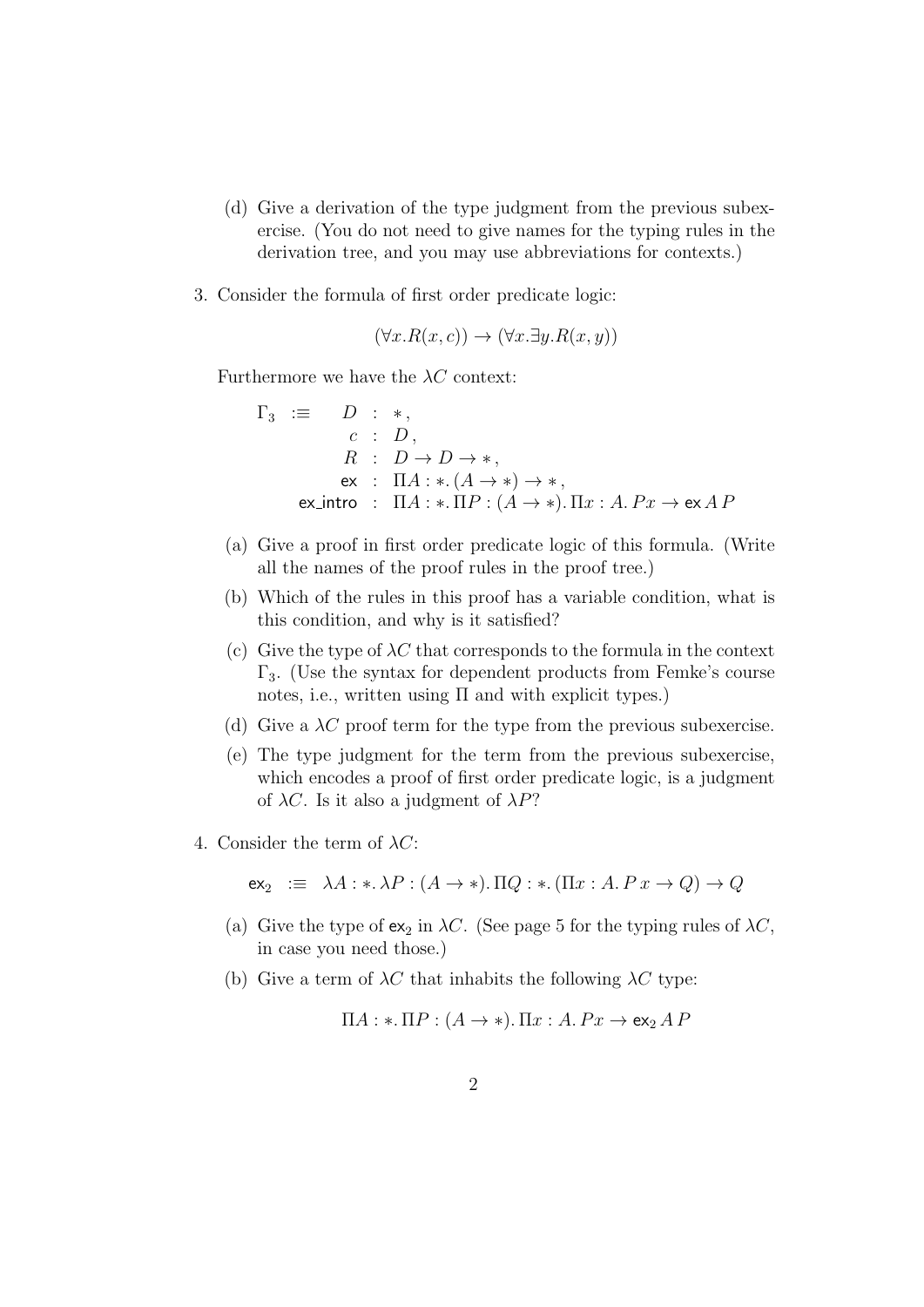- 5. Consider the  $\lambda C$  type  $a \to *$  in the context  $a : *$ .
	- (a) Give the  $\lambda C$  typing judgment (without a derivation) that gives the *kind* of this type.
	- (b) Give a derivation in  $\lambda C$  of the judgment from the previous subexercise. (See page 5 for the typing rules of  $\lambda C$ . You do not need to give names for the typing rules in the derivation tree.)
	- (c) Give also an *inhabitant* in *λC* of this type.
	- (d) Give the  $\lambda C$  typing judgment (without a derivation) for this inhabitant.
- 6. Consider the Coq inductive type for unlabeled binary trees:

```
Inductive tree : Set :=
| leaf : tree
| node : tree -> tree -> tree.
```
- (a) Give a Coq term that represents a tree with four leaves.
- (b) Give the type of the dependent induction principle tree\_rect for this inductive type. (You can write this induction principle using Coq syntax or using PTS syntax, whatever is your preference.)
- (c) Give the type of the corresponding non-dependent induction principle tree\_rect\_nondep for this inductive type.
- (d) Write a function mirror that mirrors the tree using a combination of Fixpoint and match. (For instance

mirror (node (node (node leaf leaf) leaf) leaf) = node leaf (node leaf (node leaf leaf))

should hold.)

- (e) Now also write the mirror function using the non-dependent induction priciple used as a primitive recursor.
- 7. Consider the type that in HoTT is used for equality, written using Coq syntax:

Inductive eq  $(A : Type)$   $(x : A) : A \rightarrow Type :=$ | refl : eq A x x.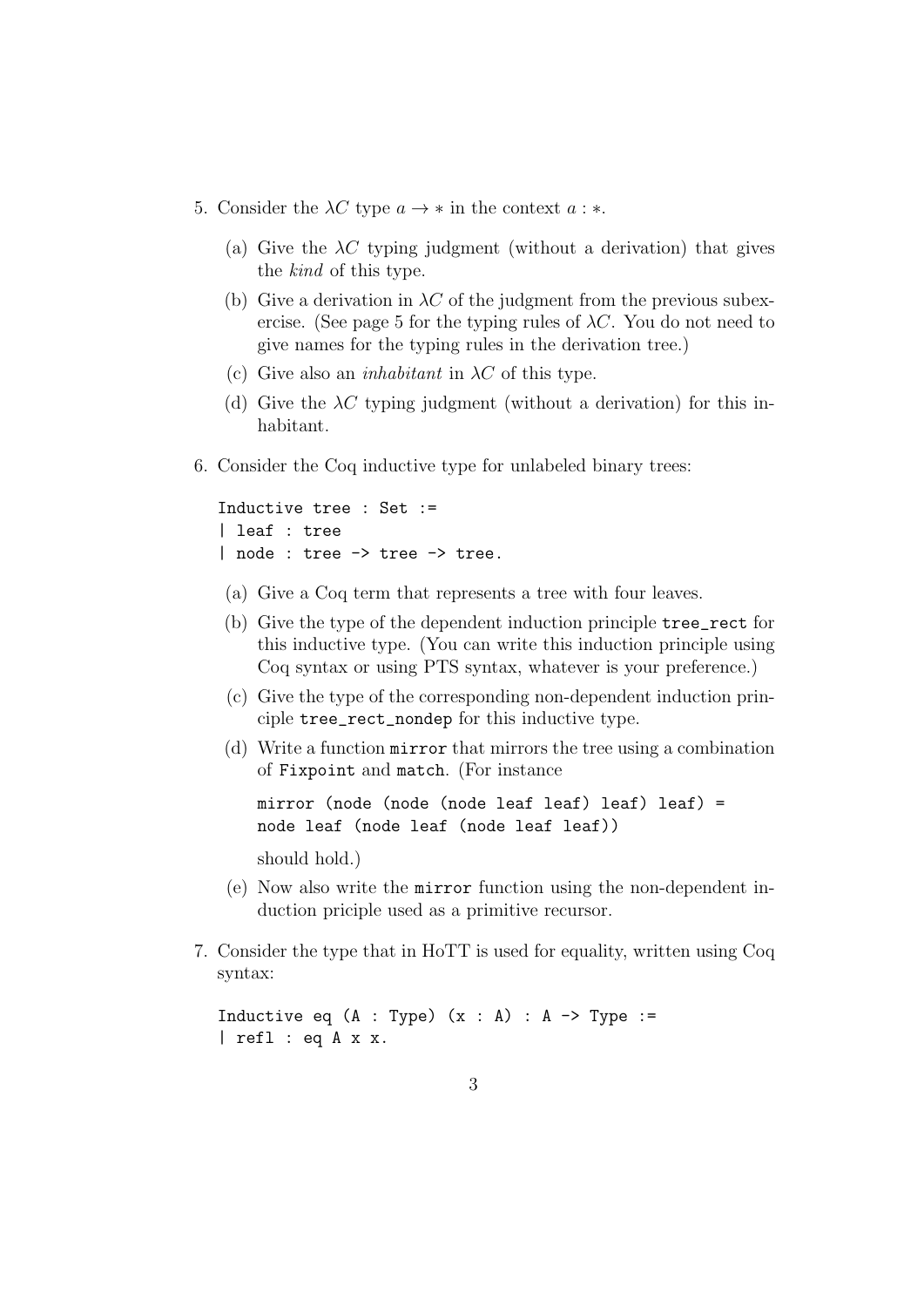We write  $x =_A y$  or even  $x = y$  for  $(\text{eq } A x y)$ .

- (a) What is *path induction*?
- (b) Give the path induction principle that corresponds to the eq type. (This rule is called *J ′* in the master thesis of Dijkstra, is called ind*′* =*<sup>A</sup>* in the HoTT book, and is called eq\_rect in Coq.) You may write it either using Coq syntax, using PTS syntax, or in the shape of a derivation rule.
- (c) Prove symmetry of equality using path induction in the style of the HoTT book.
- (d) Give the type that represents this symmetry statement.
- (e) Give the proof term (using *J ′* ) of the symmetry proof that inhabits the type from the previous subexercise.
- (f) Explain why the homotopical interpretation of equality makes clear that the path induction principle cannot be used to show that all proofs of  $x = A x$  are equal to refl. Or, more explicitly, why from  $p: x = A x$  one cannot deduce using this principle that

 $p = (x = Ax)$  refl *Ax*